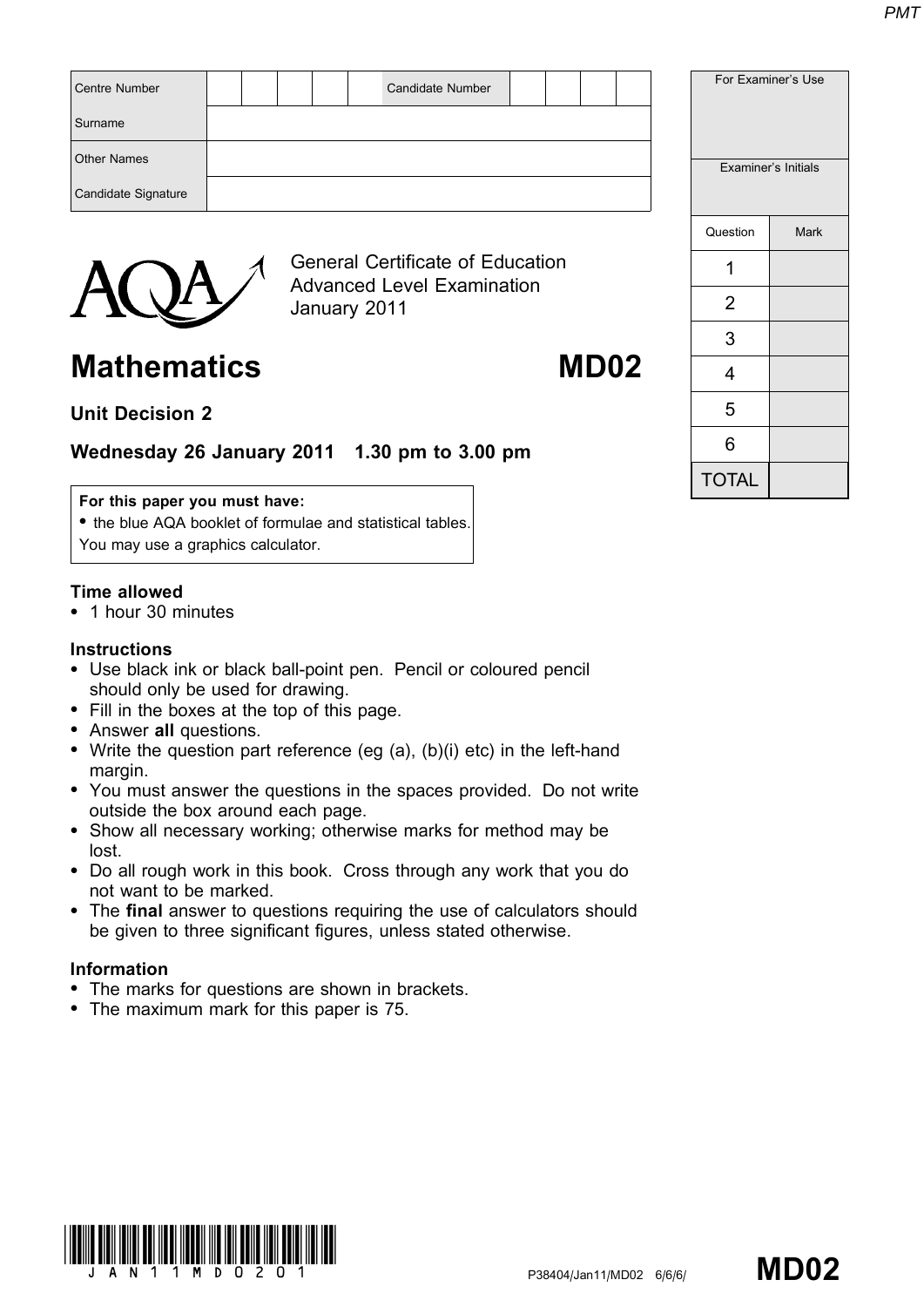

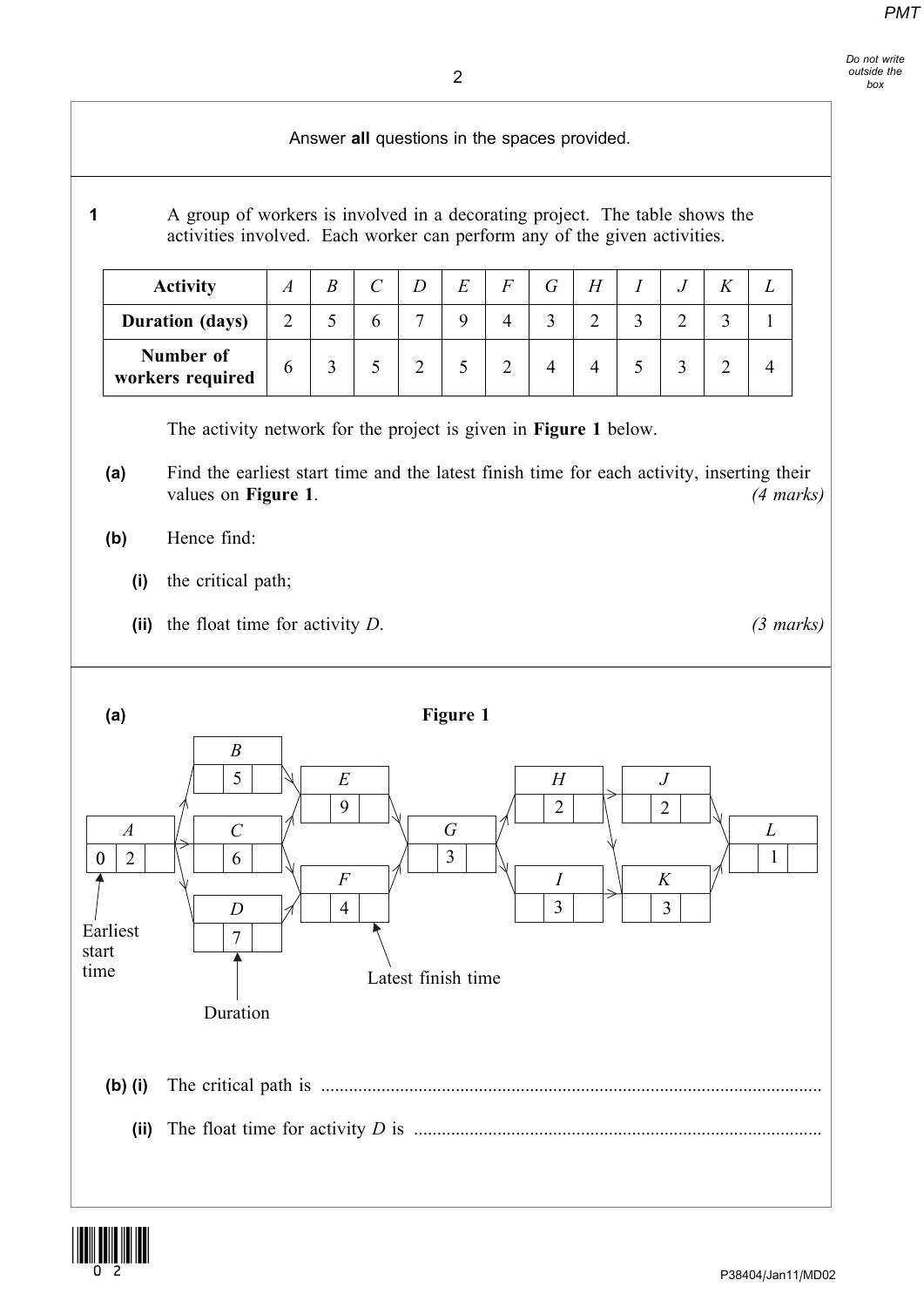- (c) Given that each activity starts as early as possible and assuming that there is no limit to the number of workers available, draw a resource histogram for the project on Figure 2 below, indicating clearly which activities are taking place at any given time. (4 marks)
- (d) It is later discovered that there are only 8 workers available at any time. Use resource levelling to construct a new resource histogram on Figure 3 below, showing how the project can be completed with the minimum extra time. State the minimum extra time required. (3 marks)



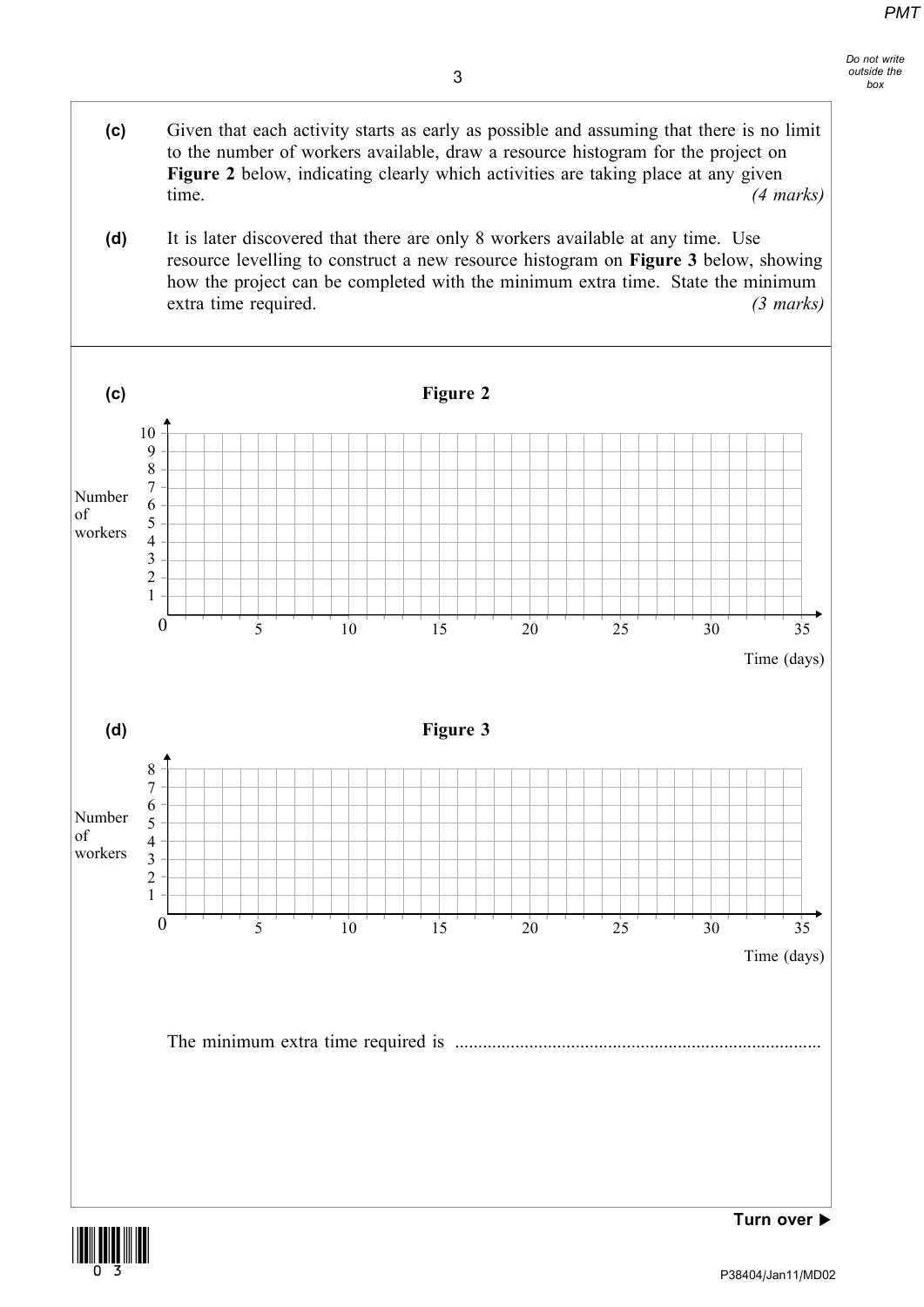Do not write outside the box

2 A farmer has five fields. He intends to grow a different crop in each of four fields and to leave one of the fields unused. The farmer tests the soil in each field and calculates a score for growing each of the four crops. The scores are given in the table below.

|        | <b>Field A</b> | <b>Field B</b> | Field C | <b>Field D</b> | Field E |
|--------|----------------|----------------|---------|----------------|---------|
| Crop 1 | 16             | 12             |         | 18             | 14      |
| Crop 2 | 20             |                |         | 16             |         |
| Crop 3 |                |                | 12      |                |         |
| Crop 4 | 18             |                |         |                |         |

The farmer's aim is to maximise the total score for the four crops.

- (a) (i) Modify the table of values by first subtracting each value in the table above from 20 and then adding an extra row of equal values. (1 mark)
	- (ii) Explain why the Hungarian algorithm can now be applied to the new table of values to maximise the total score for the four crops. (3 marks)
- (b) (i) By reducing rows first, show that the table from part  $(a)(i)$  becomes

|  | 10 | $\boldsymbol{r}$ |
|--|----|------------------|
|  | 12 |                  |
|  |    |                  |
|  |    |                  |
|  |    |                  |

State the values of the constants  $p$  and  $q$ . (2 marks)

- (ii) Show that the zeros in the table from part (b)(i) can be covered by one horizontal and three vertical lines, and use the Hungarian algorithm to decide how the four crops should be allocated to the fields. (6 marks)
- (iii) Hence find the maximum possible total score for the four crops. (1 mark)

| QUESTION<br>PART<br>REFERENCE |  |
|-------------------------------|--|
|                               |  |
|                               |  |
|                               |  |
|                               |  |
|                               |  |

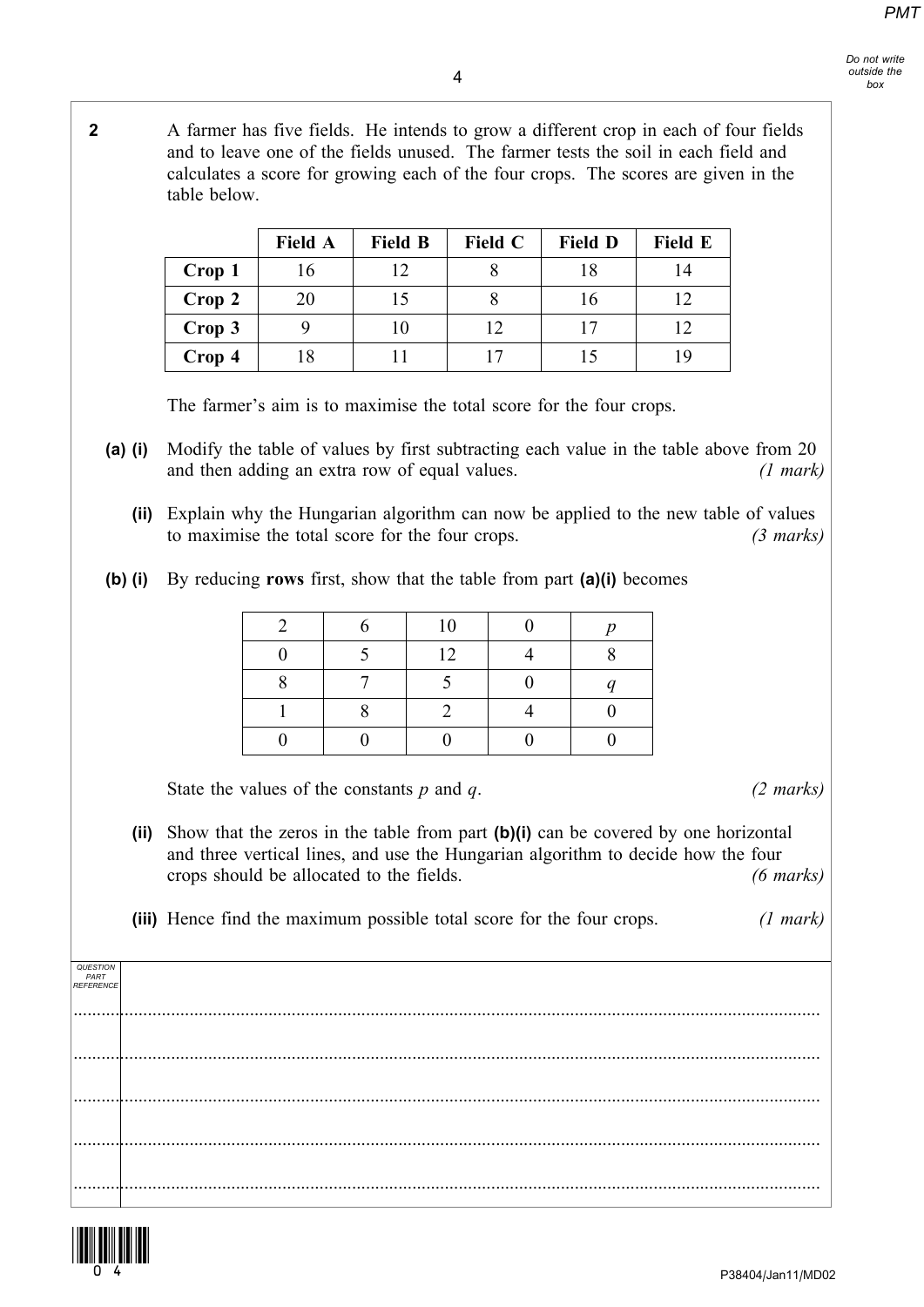Do not write<br>outside the<br>box

| QUESTION<br>PART<br>REFERENCE |  |
|-------------------------------|--|
|                               |  |
|                               |  |
|                               |  |
|                               |  |
|                               |  |
|                               |  |
|                               |  |
|                               |  |
|                               |  |
|                               |  |
|                               |  |
|                               |  |
|                               |  |
|                               |  |
|                               |  |
|                               |  |
|                               |  |
|                               |  |
|                               |  |
|                               |  |
|                               |  |
|                               |  |
|                               |  |
|                               |  |

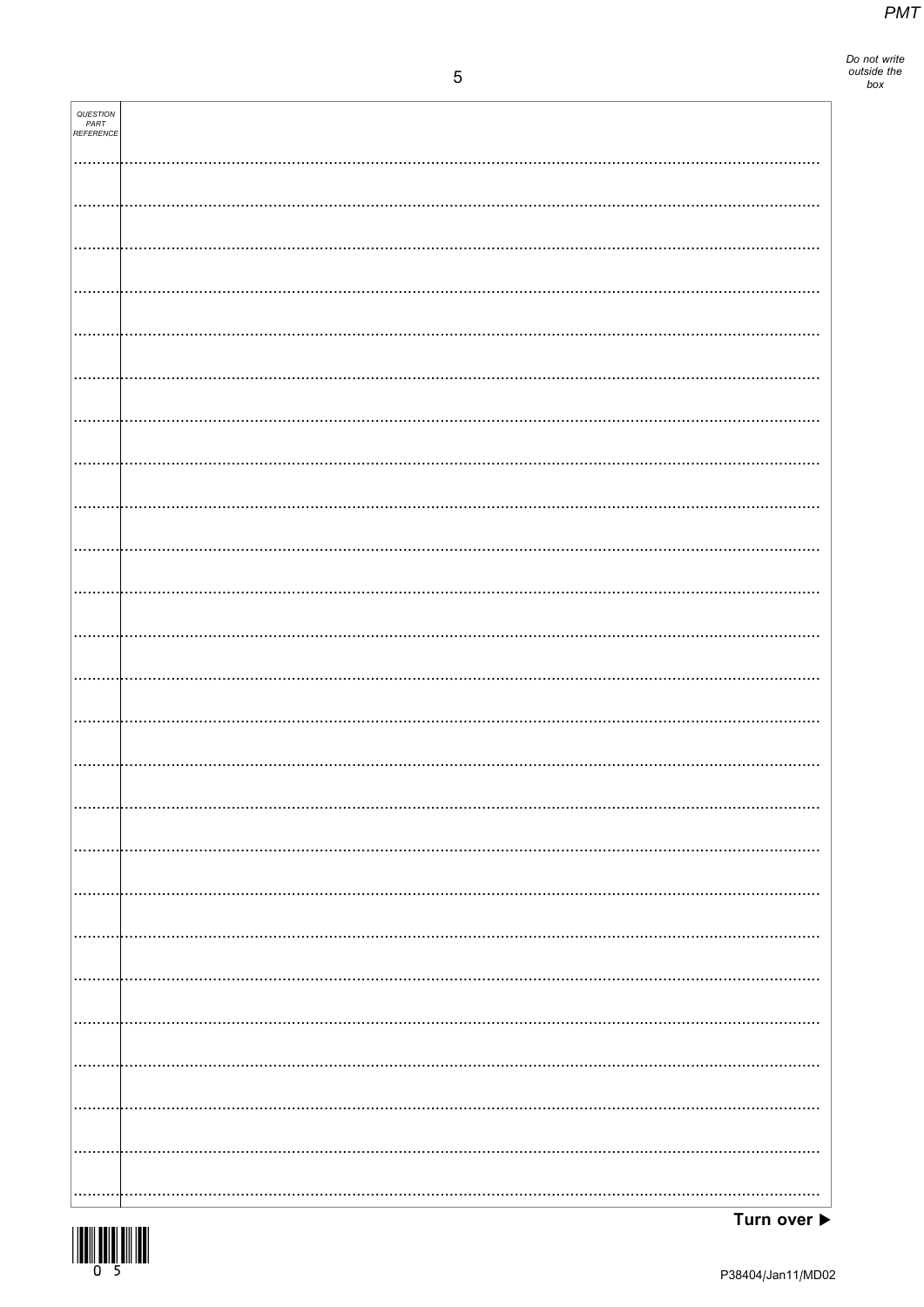Do not write<br>outside the<br>box

| QUESTION<br>PART<br>REFERENCE<br>$\ddotsc$ |  |
|--------------------------------------------|--|
|                                            |  |
|                                            |  |
|                                            |  |
|                                            |  |
|                                            |  |
|                                            |  |
|                                            |  |
|                                            |  |
|                                            |  |
|                                            |  |
|                                            |  |
|                                            |  |
|                                            |  |
|                                            |  |
|                                            |  |
|                                            |  |
|                                            |  |
|                                            |  |
|                                            |  |
|                                            |  |
|                                            |  |
|                                            |  |
|                                            |  |
|                                            |  |
|                                            |  |
|                                            |  |
|                                            |  |
|                                            |  |
|                                            |  |
|                                            |  |
|                                            |  |
|                                            |  |
|                                            |  |
|                                            |  |
|                                            |  |
|                                            |  |
|                                            |  |
|                                            |  |
|                                            |  |
|                                            |  |
|                                            |  |
|                                            |  |
|                                            |  |
|                                            |  |
|                                            |  |
|                                            |  |
|                                            |  |
|                                            |  |
|                                            |  |

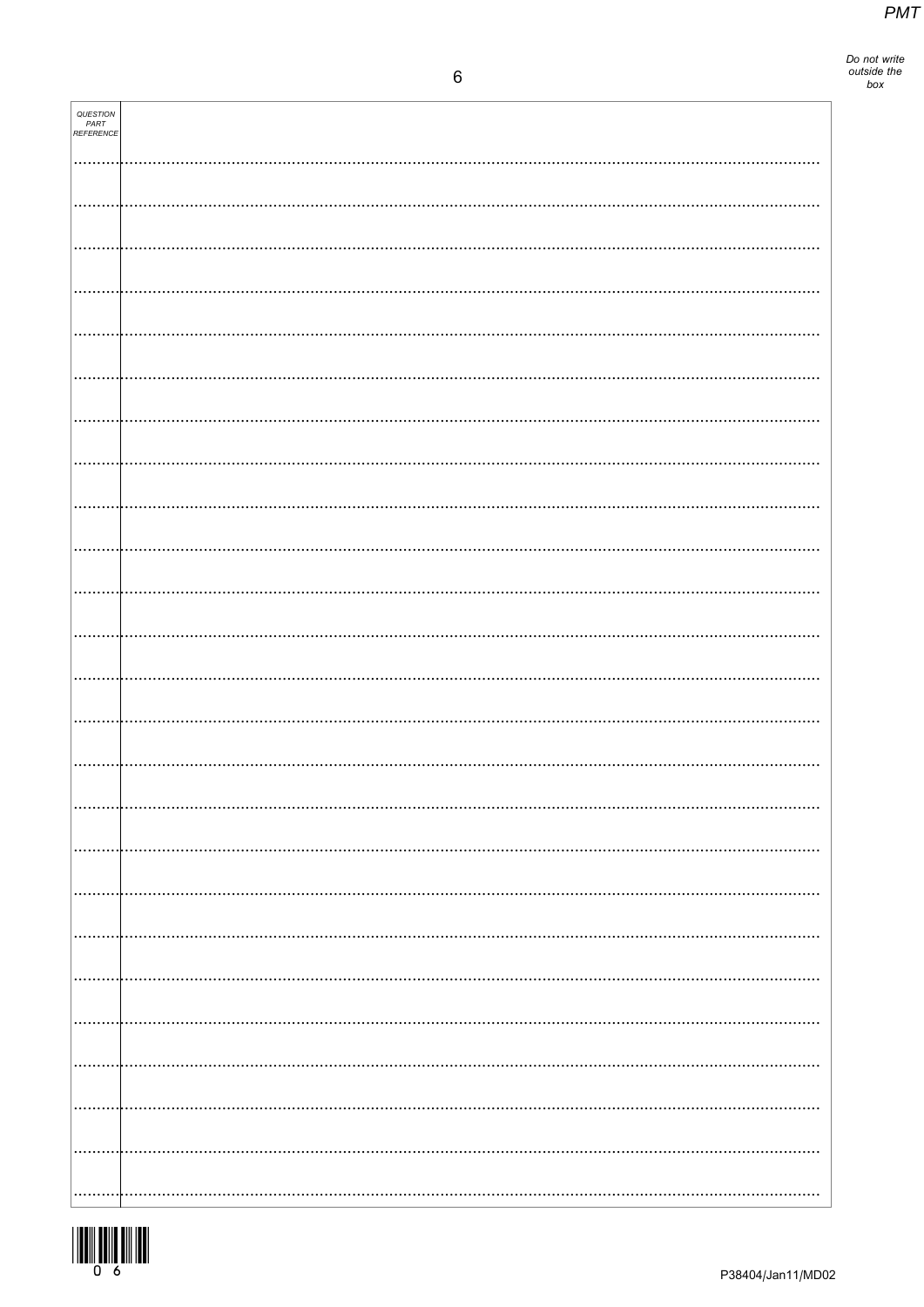Do not write<br>outside the<br>box

| QUESTION<br>PART<br>REFERENCE |  |
|-------------------------------|--|
|                               |  |
|                               |  |
|                               |  |
|                               |  |
|                               |  |
|                               |  |
|                               |  |
|                               |  |
|                               |  |
|                               |  |
|                               |  |
|                               |  |
|                               |  |
|                               |  |
|                               |  |
|                               |  |
|                               |  |
|                               |  |
|                               |  |
|                               |  |
|                               |  |
|                               |  |
|                               |  |
|                               |  |
|                               |  |
|                               |  |

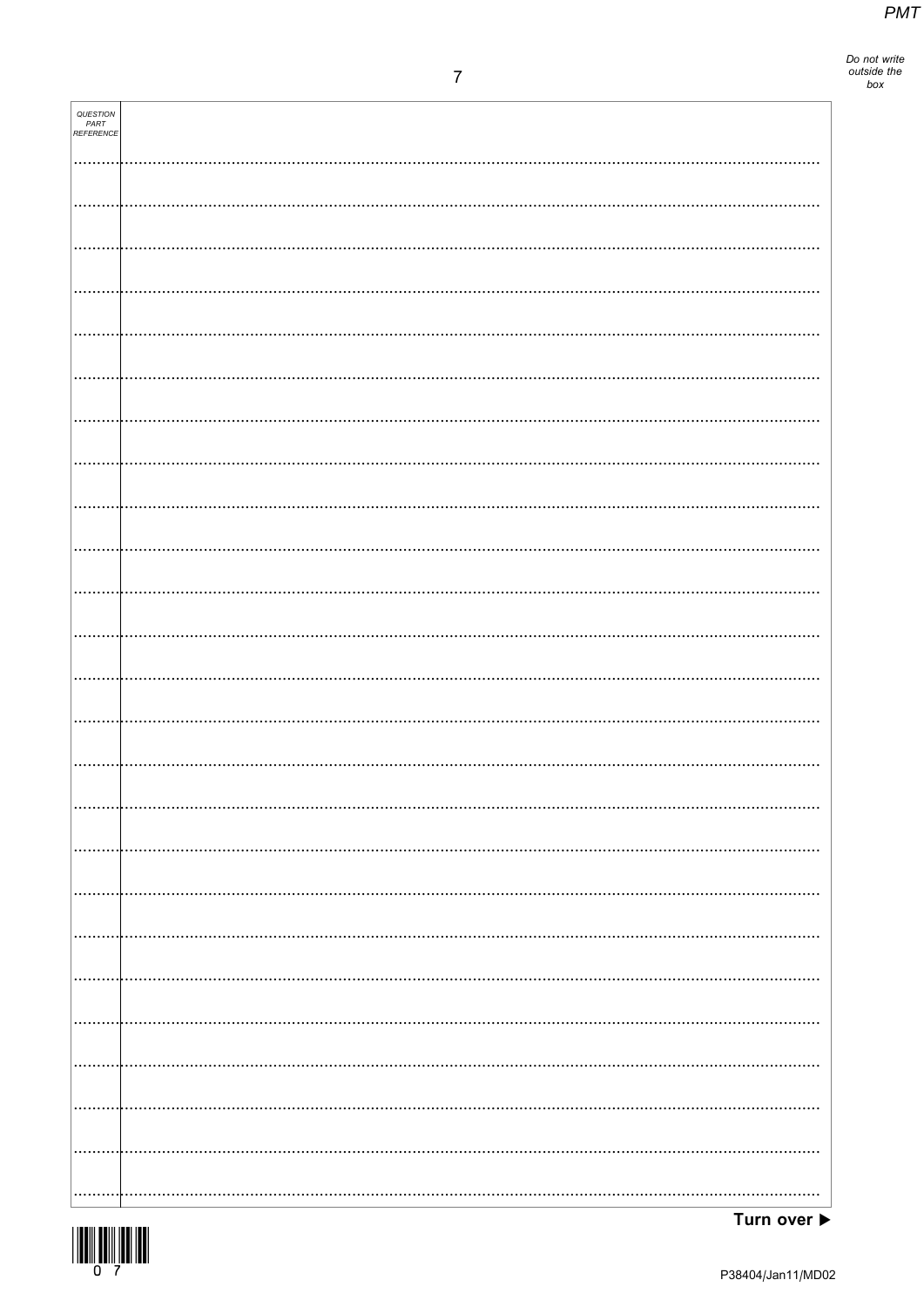Two people, Rhona and Colleen, play a zero-sum game. The game is represented by  $\overline{3}$ the following pay-off matrix for Rhona. Colleen **Strategy**  $C<sub>1</sub>$  $C<sub>2</sub>$  $C_3$  $\overline{2}$  $R_1$ 6  $\overline{4}$ Rhona  $R<sub>2</sub>$ 3  $-3$  $-1$  $R_3$  $\overline{3}$  $x + 3$  $\mathcal{X}$ It is given that  $x < 2$ . (a) (i) Write down the three row minima.  $(1 mark)$ (ii) Show that there is no stable solution.  $(3 \text{ marks})$  $(b)$ Explain why Rhona should never play strategy  $R_3$ .  $(1 mark)$  $(c)$  (i) Find the optimal mixed strategy for Rhona.  $(7 \text{ marks})$ (ii) Find the value of the game.  $(1 mark)$ QUESTION<br>PART<br>REFERENCE 

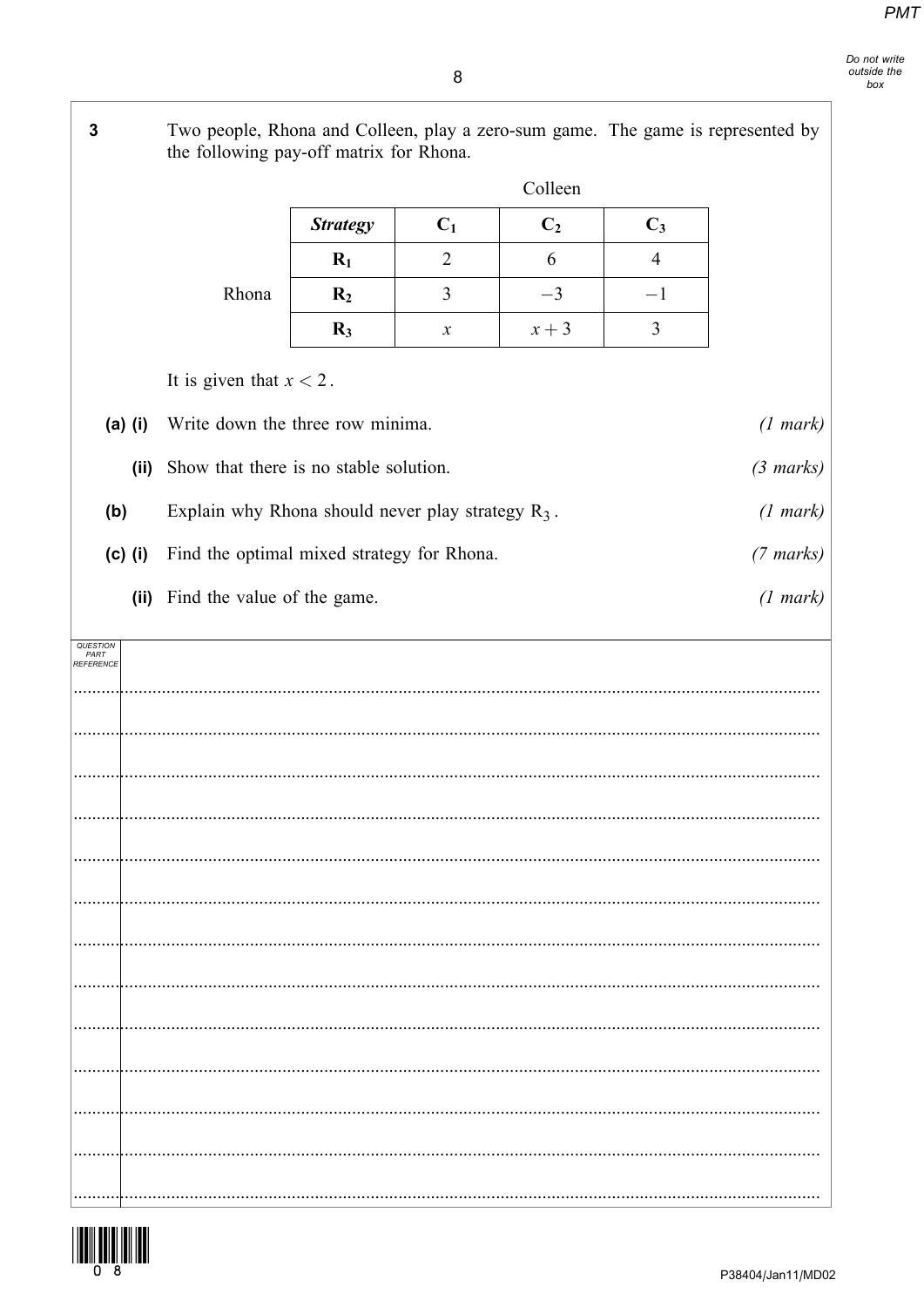Do not write<br>outside the<br>box

| QUESTION<br>PART<br>REFERENCE |  |
|-------------------------------|--|
|                               |  |
|                               |  |
|                               |  |
|                               |  |
|                               |  |
|                               |  |
|                               |  |
|                               |  |
|                               |  |
|                               |  |
|                               |  |
|                               |  |
|                               |  |
|                               |  |
|                               |  |
|                               |  |
|                               |  |
|                               |  |
|                               |  |
|                               |  |
|                               |  |
|                               |  |
|                               |  |
|                               |  |

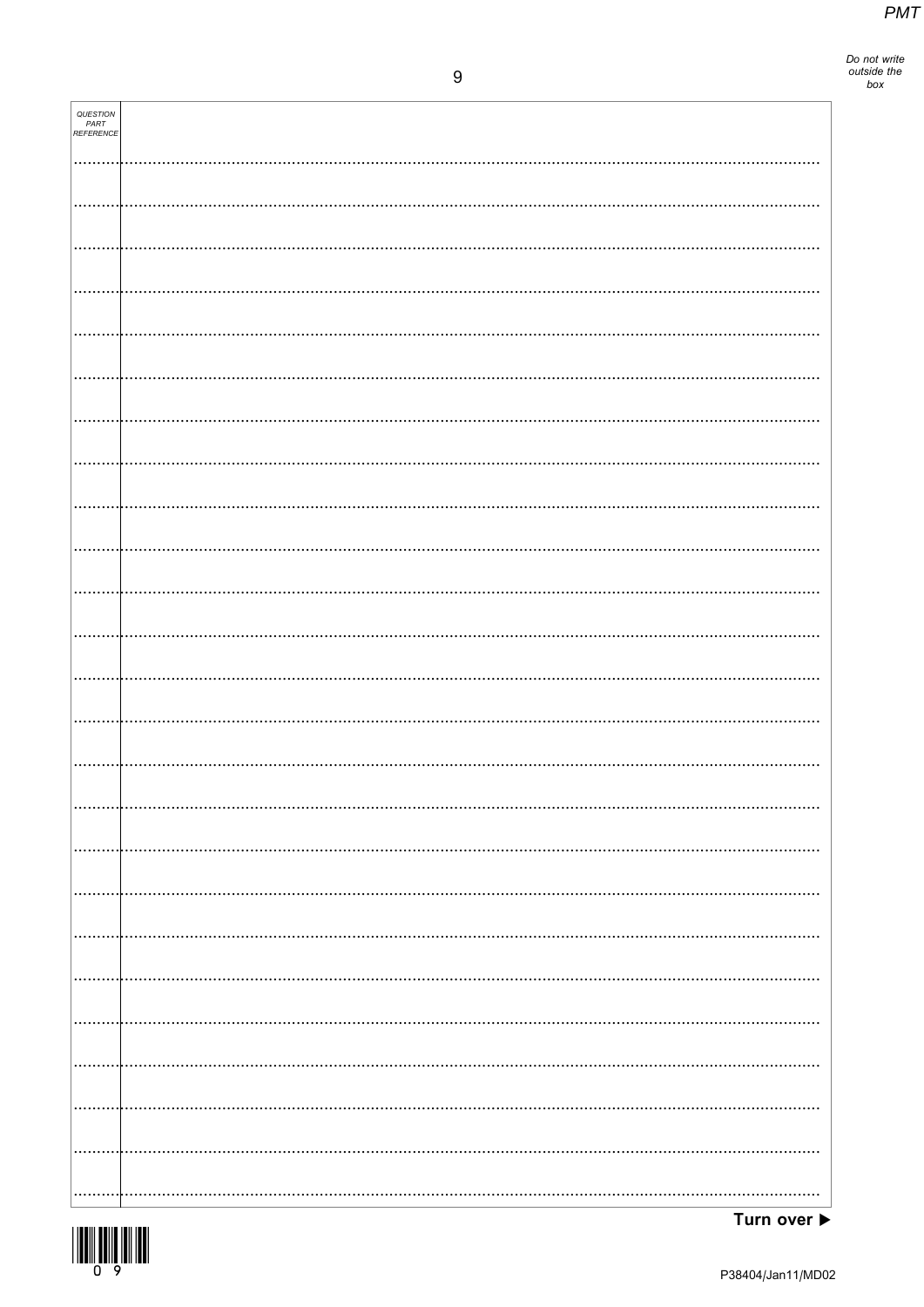Do not write<br>outside the<br>box

**PMT** 



4 The Simplex method is to be used to maximise 
$$
P = 3x + 2y + z
$$
 subject to the  
constraints  
\t\t\t\t $-x + y + z \le 4$   
\t\t\t\t $2x + y + 4z \le 10$   
\t\t\t\t $4x + 2y + 3z \le 21$   
\t\t\tThe initial Simplex tableau is given below.  
\t\t\t\t $P$  x y z s t u value  
\t\t\t\t $1$  3  $-2$  -1 0 0 0 0 0  
\t\t\t\t $0$  0 1 0 1  
\t\t\t\t $0$  1 0 1 0  
\t\t\t\t $0$  4 2 3 0 0 1 21  
\n(a) (i) The first pivot is to be chosen from the x-column. Identify the pivot and explain  
\t\t\t\t\t $2$  *marks*  
\t\t\t\t\t\t $2$  3 0 0 1 21  
\n(a) (i) The first pivot is to be chosen from the x-column. Identify the pivot and explain  
\t\t\t\t\t $2$  *marks*  
\t\t\t\t\t $2$  *marks*  
\t\t\t\t\t\t $2$  *downes*  
\t\t\t\t\t\t $2$  *downes*  
\t\t\t\t\t $2$  *downes*  
\t\t\t\t\t $2$  *downes*  
\t\t\t\t\t\t $2$  *downes*  
\t\t\t\t\t $2$  *downes*  
\t\t\t\t\t $2$  *downes*  
\t\t\t\t\t $2$  *downes*  
\t\t\t\t\t $2$  *downes*  
\t\t\t\t\t $2$  *downes*  
\t\t\t\t\t $2$  *downes*  
\t\t\t\t\t $2$  *downes*  
\t\t\t\t\t $2$  *downes*  
\t\t\t\t\t $2$  *downes*  
\t\t\t\t\t $2$  *downes*  
\t\t\t\t\t $2$  *downes*  
\t\t\t\t\t $2$  *downes*  
\

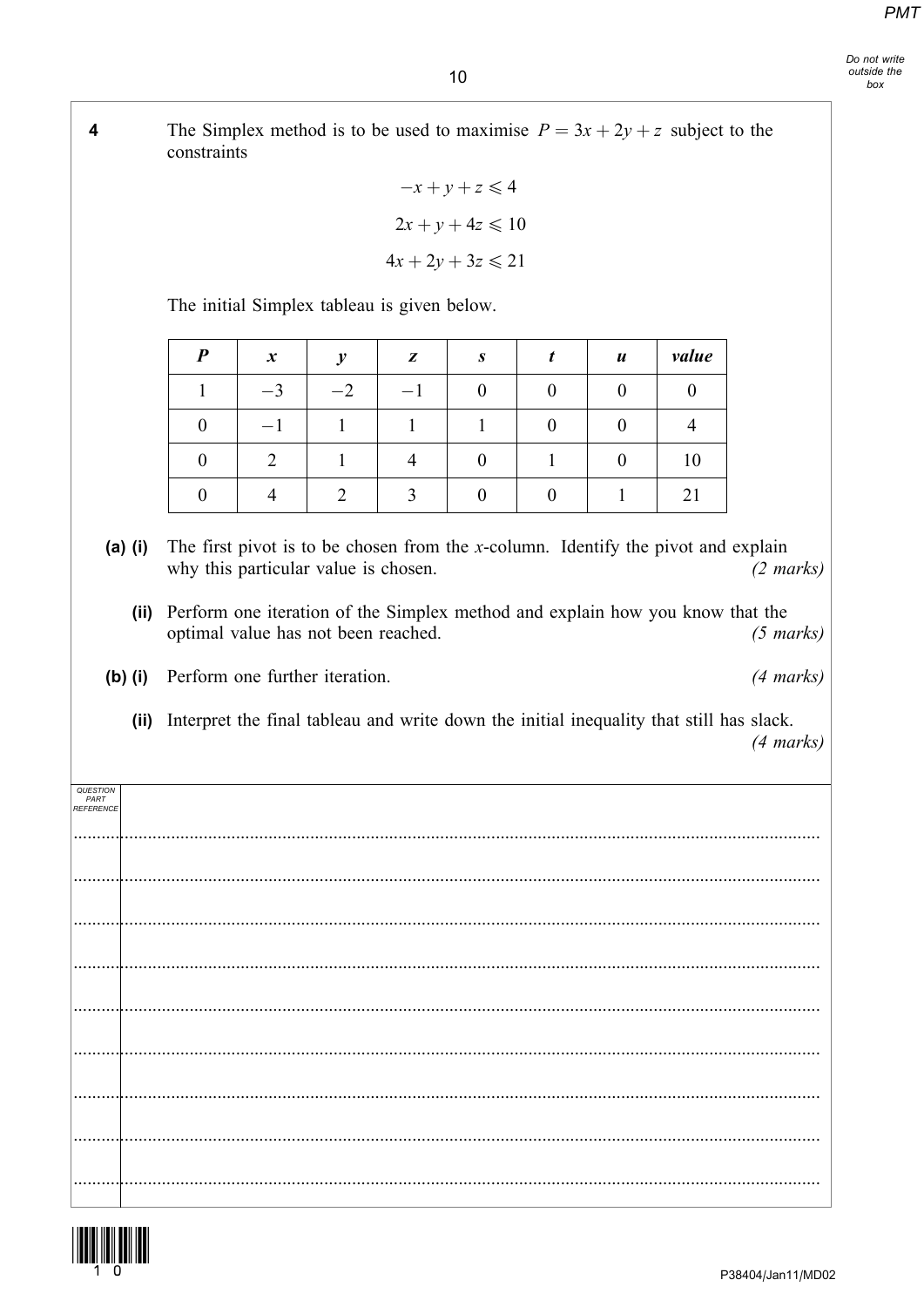Do not write<br>outside the<br>box

| QUESTION<br>PART<br>REFERENCE |  |
|-------------------------------|--|
|                               |  |
|                               |  |
|                               |  |
|                               |  |
|                               |  |
|                               |  |
|                               |  |
|                               |  |
|                               |  |
|                               |  |
|                               |  |
|                               |  |
|                               |  |
|                               |  |
|                               |  |
|                               |  |
|                               |  |
|                               |  |
|                               |  |
|                               |  |
|                               |  |
|                               |  |
|                               |  |
|                               |  |

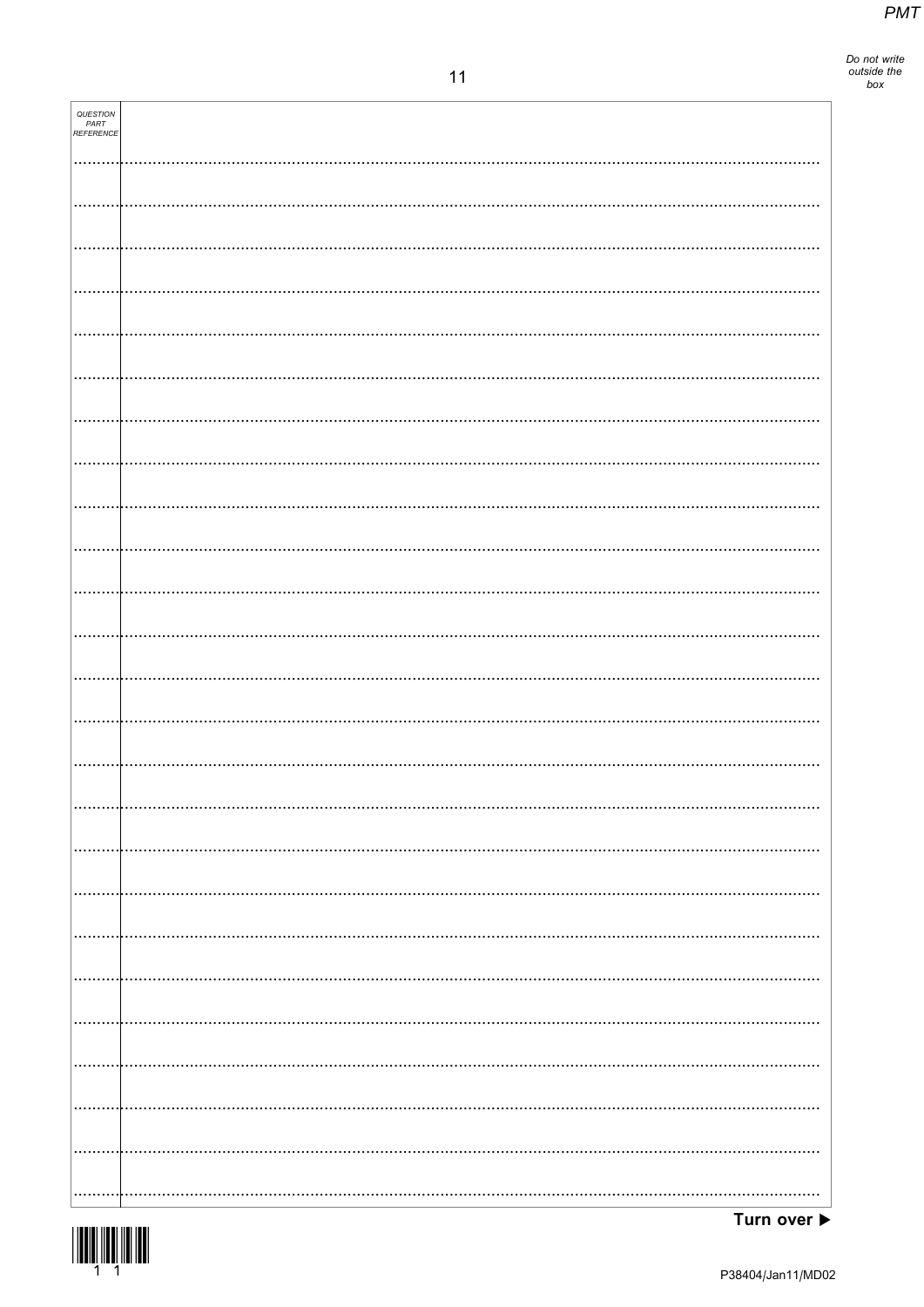5 Each path from S to T in the network below represents a possible way of using the internet to buy a ticket for a particular event. The number on each edge represents a charge, in pounds, with a negative value representing a discount. For example, the path *SAEIT* represents a ticket costing  $23 + 5 - 4 - 7 = 17$  pounds.



- (a) By working backwards from  $T$  and completing the table on Figure 4, use dynamic programming to find the minimum weight of all paths from  $S$  to  $T$ . (6 marks)
- (b) State the minimum cost of a ticket for the event and the paths corresponding to this minimum cost. (3 marks)



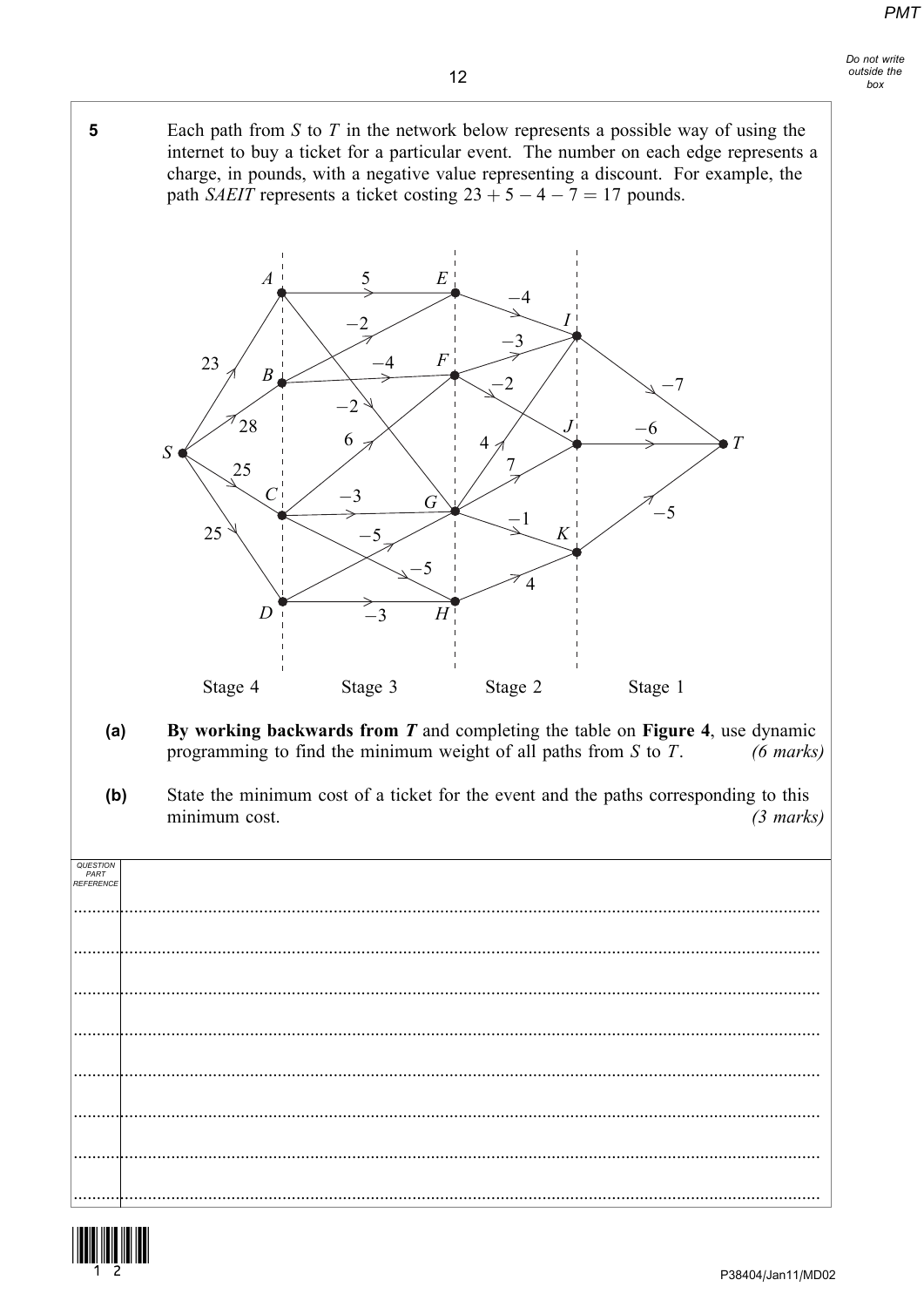Do not write<br>outside the<br>box

| I<br>۰, | ٠<br>۰.<br>٠<br>۰.<br>۰.<br>., |
|---------|--------------------------------|
|         |                                |

QUESTION<br>PART

| $\sim$ |  |
|--------|--|

| <b>QUESTION<br/>PART<br/>REFERENCE</b> |                |                | Figure 4                         |                |  |
|----------------------------------------|----------------|----------------|----------------------------------|----------------|--|
| (a)                                    | <b>Stage</b>   | <b>State</b>   | From                             | Value          |  |
|                                        | $\mathbf{1}$   | $\cal I$       | $\cal T$                         | $-\mathbf{7}$  |  |
|                                        |                | $\overline{J}$ | $\overline{T}$                   | $-6$           |  |
|                                        |                | $\overline{K}$ | $\overline{T}$                   | $-5$           |  |
|                                        |                |                |                                  |                |  |
|                                        | $\overline{2}$ | $\overline{E}$ | $\overline{I}$                   | $-7 - 4 = -11$ |  |
|                                        |                | $\overline F$  | $\overline{I}$                   |                |  |
|                                        |                |                | $\boldsymbol{J}$                 |                |  |
|                                        |                | $\cal G$       | $\cal I$                         |                |  |
|                                        |                |                | $\overline{J}$                   |                |  |
|                                        |                | $\overline{H}$ | $\overline{K}$<br>$\overline{K}$ |                |  |
|                                        |                |                |                                  |                |  |
|                                        | $\overline{3}$ |                |                                  |                |  |
|                                        |                |                |                                  |                |  |
|                                        |                |                |                                  |                |  |
|                                        |                |                |                                  |                |  |
|                                        |                |                |                                  |                |  |
|                                        |                |                |                                  |                |  |
|                                        |                |                |                                  |                |  |
|                                        |                |                |                                  |                |  |
|                                        |                |                |                                  |                |  |
|                                        |                |                |                                  |                |  |
|                                        |                |                |                                  |                |  |
|                                        |                |                |                                  |                |  |
|                                        |                |                |                                  |                |  |
|                                        |                |                |                                  |                |  |
|                                        |                |                |                                  |                |  |
|                                        |                |                |                                  |                |  |
|                                        |                |                |                                  |                |  |
|                                        |                |                |                                  |                |  |
|                                        |                |                |                                  |                |  |
|                                        |                |                |                                  |                |  |
|                                        |                |                |                                  |                |  |
|                                        |                |                |                                  |                |  |
|                                        |                |                |                                  |                |  |
|                                        |                |                |                                  |                |  |
|                                        |                |                |                                  |                |  |
|                                        |                |                |                                  |                |  |
|                                        |                |                |                                  |                |  |
|                                        |                |                |                                  |                |  |
|                                        |                |                |                                  |                |  |
|                                        |                |                |                                  |                |  |
|                                        |                |                |                                  |                |  |
|                                        |                |                |                                  |                |  |
|                                        |                |                |                                  |                |  |



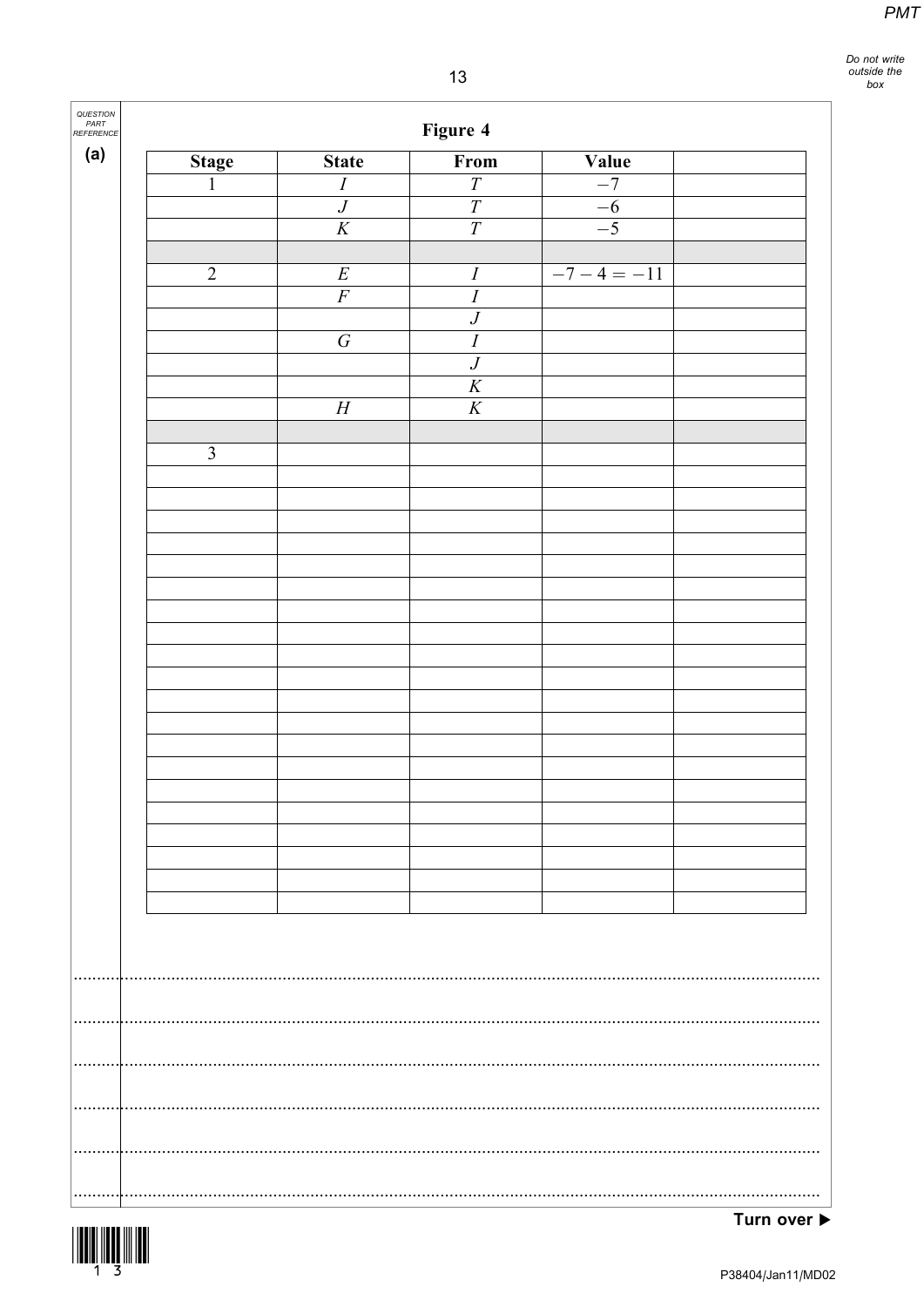6 A retail company has warehouses at P, Q and R, and goods are to be transported to retail outlets at Y and Z. There are also retaining depots at  $U, V, W$  and X.

> The possible routes with the capacities along each edge, in van loads per week, are shown in the following diagram.



- (a) On Figure 5 opposite, add a super-source, S, and a super-sink,  $T$ , and appropriate edges so as to produce a directed network with a single source and a single sink. Indicate the capacity of each edge that you have added. (2 marks)
- (b) On Figure 6, write down the maximum flows along the routes  $SPUYT$  and  $SRVWZT$ . (2 marks)
- (c) (i) On Figure 7, add the vertices S and T and the edges connecting S and T to the network. Using the maximum flows along the routes SPUYT and SRVWZT found in part (b) as the initial flow, indicate the potential increases and decreases of the flow on each edge of these routes. (2 marks)
	- (ii) Use flow augmentation to find the maximum flow from  $S$  to  $T$ . You should indicate any flow-augmenting routes on Figure 6 and modify the potential increases and decreases of the flow on **Figure 7**. (4 marks)

(d) Find a cut with value equal to the maximum flow.  $(1 \text{ mark})$ 

| QUESTION<br>PART<br>REFERENCE |  |
|-------------------------------|--|
|                               |  |
|                               |  |
|                               |  |
|                               |  |
|                               |  |



P38404/Jan11/MD02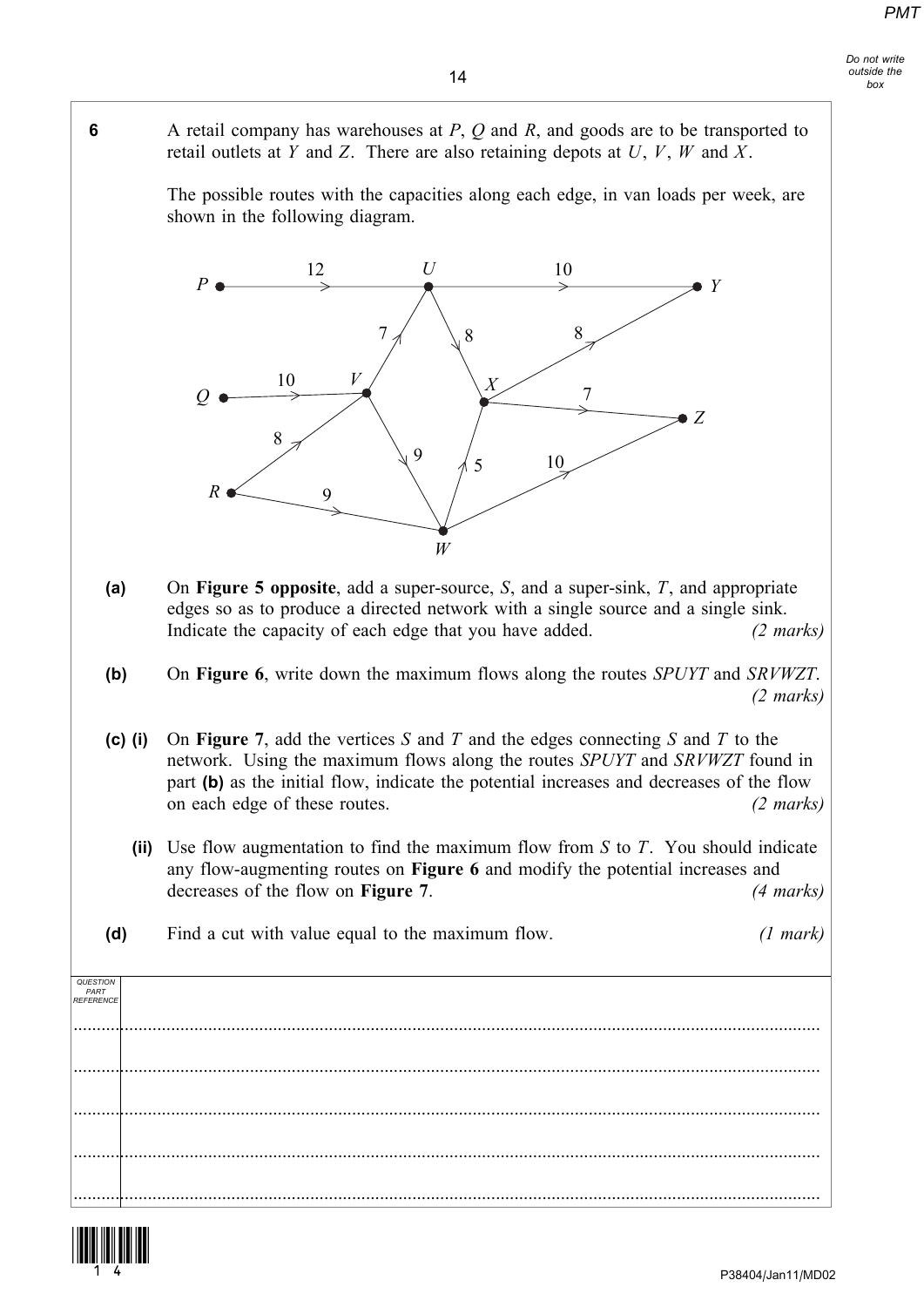Do not write outside the box





| Route         | <b>Flow</b> |
|---------------|-------------|
| <b>SPUYT</b>  |             |
| <b>SRVWZT</b> |             |
|               |             |
|               |             |
|               |             |
|               |             |
|               |             |
|               |             |
|               |             |